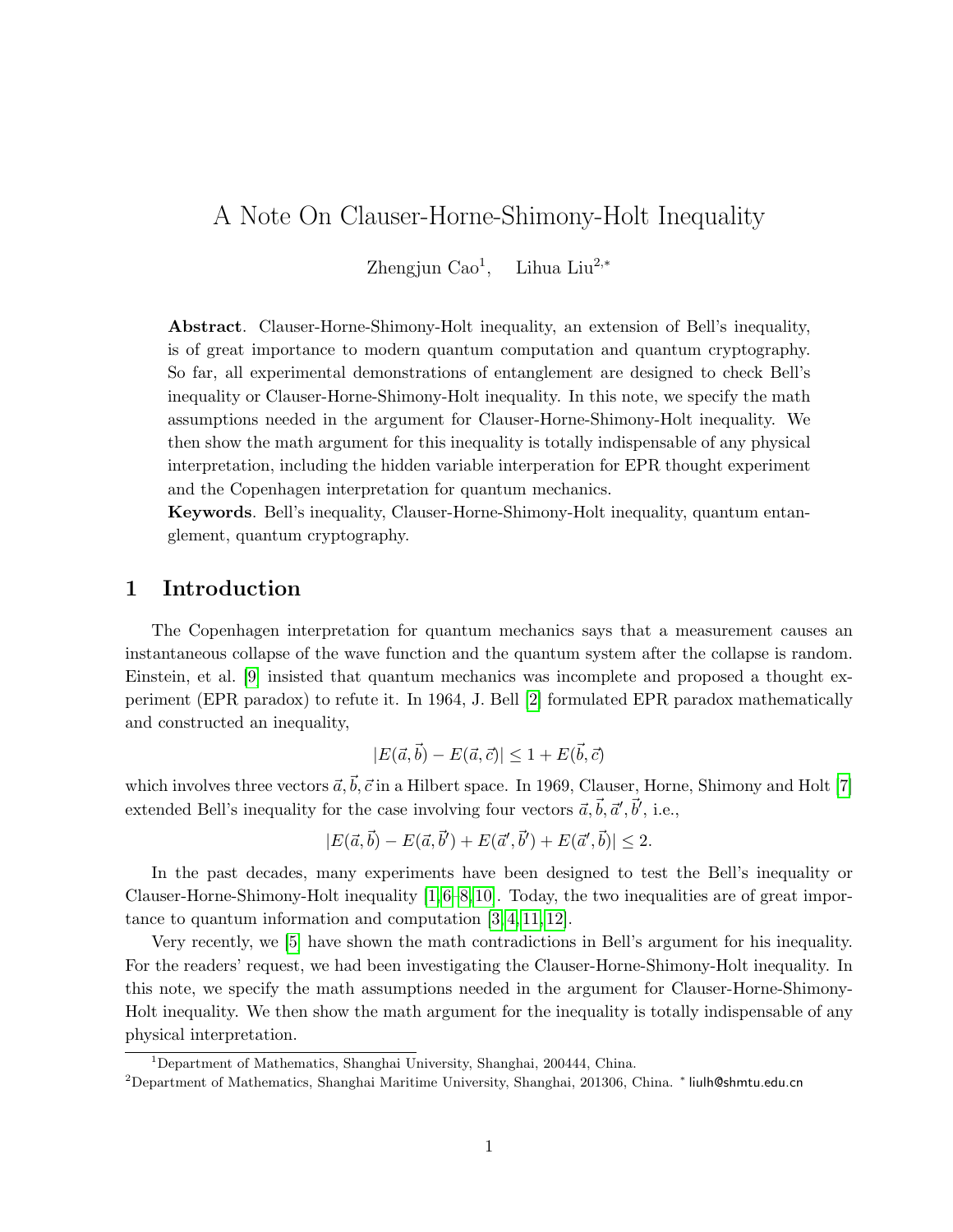### 2 A purely mathematical argument

**Theorem.** Suppose that  $\mathbb{H}$  is a Hilbert space and  $\mathbb{T}$  is a topological space. The random variable  $\lambda \in \mathbb{T}$  satisfies  $\int \rho(\lambda) d\lambda = 1$ , where  $\rho(\lambda)$  is the density function. Suppose  $A : \mathbb{H} \times \mathbb{T} \longrightarrow \{-1, 0, 1\}$ ,  $B: \mathbb{H} \times \mathbb{T} \longrightarrow \{-1,0,1\}$ . The average values of A, B are denoted by  $\overline{A}, \overline{B}$ , respectively. Define the function

$$
E(\vec{a}, \vec{b}) = \int \bar{A}(\vec{a}, \lambda) \bar{B}(\vec{b}, \lambda) \rho(\lambda) d\lambda
$$

Then for arbitrary  $\vec{a}, \vec{a}', \vec{b}, \vec{b}' \in \mathbb{H}$ , the inequality

$$
|E(\vec{a}, \vec{b}) - E(\vec{a}, \vec{b}') + E(\vec{a}', \vec{b}') + E(\vec{a}', \vec{b})| \le 2
$$

always holds.

*Proof.* By the definition of the function  $E$ , we have

$$
E(\vec{a}, \vec{b}) - E(\vec{a}, \vec{b}') = \int \bar{A}(\vec{a}, \lambda) \bar{B}(\vec{b}, \lambda) \rho(\lambda) d\lambda - \int \bar{A}(\vec{a}, \lambda) \bar{B}(\vec{b}', \lambda) \rho(\lambda) d\lambda
$$
  
= 
$$
\int \bar{A}(\vec{a}, \lambda) \bar{B}(\vec{b}, \lambda) [1 \pm \bar{A}(\vec{a}', \lambda) \bar{B}(\vec{b}', \lambda)] \rho(\lambda) d\lambda
$$
  
- 
$$
\int \bar{A}(\vec{a}, \lambda) \bar{B}(\vec{b}', \lambda) [1 \pm \bar{A}(\vec{a}', \lambda) \bar{B}(\vec{b}, \lambda)] \rho(\lambda) d\lambda
$$

Hence, by triangle inequality, it gives

$$
|E(\vec{a}, \vec{b}) - E(\vec{a}, \vec{b}')| \le \left| \int \bar{A}(\vec{a}, \lambda) \bar{B}(\vec{b}, \lambda) [1 \pm \bar{A}(\vec{a}', \lambda) \bar{B}(\vec{b}', \lambda)] \rho(\lambda) d\lambda \right|
$$

$$
+ \left| \int \bar{A}(\vec{a}, \lambda) \bar{B}(\vec{b}', \lambda) [1 \pm \bar{A}(\vec{a}', \lambda) \bar{B}(\vec{b}, \lambda)] \rho(\lambda) d\lambda \right|
$$

Since  $|\bar{A}(\vec{a},\lambda)| \leq 1, |\bar{B}(\vec{b},\lambda)| \leq 1, |\bar{B}(\vec{b}',\lambda)| \leq 1$ , we obtain

$$
|E(\vec{a}, \vec{b}) - E(\vec{a}, \vec{b}')| \le \left| \int [1 \pm \bar{A}(\vec{a}', \lambda) \bar{B}(\vec{b}', \lambda)] \rho(\lambda) d\lambda \right| + \left| \int [1 \pm \bar{A}(\vec{a}', \lambda) \bar{B}(\vec{b}, \lambda)] \rho(\lambda) d\lambda \right|
$$

Since  $\rho(\lambda) \geq 0, 1 \pm \overline{A}(\overline{a}', \lambda) \overline{B}(\overline{b}', \lambda) \geq 0, 1 \pm \overline{A}(\overline{a}', \lambda) \overline{B}(\overline{b}, \lambda) \geq 0$ , we have

$$
\left| \int [1 \pm \bar{A}(\vec{a}', \lambda) \bar{B}(\vec{b}', \lambda)] \rho(\lambda) d\lambda \right| = \int [1 \pm \bar{A}(\vec{a}', \lambda) \bar{B}(\vec{b}', \lambda)] \rho(\lambda) d\lambda = 1 \pm \int \bar{A}(\vec{a}', \lambda) \bar{B}(\vec{b}', \lambda) \rho(\lambda) d\lambda
$$

$$
\left| \int [1 \pm \bar{A}(\vec{a}', \lambda) \bar{B}(\vec{b}, \lambda)] \rho(\lambda) d\lambda \right| = \int [1 \pm \bar{A}(\vec{a}', \lambda) \bar{B}(\vec{b}, \lambda)] \rho(\lambda) d\lambda = 1 \pm \int \bar{A}(\vec{a}', \lambda) \bar{B}(\vec{b}, \lambda) \rho(\lambda) d\lambda
$$
Therefore.

Therefore,

$$
|E(\vec{a}, \vec{b}) - E(\vec{a}, \vec{b}')| \le 2 \pm \left[ \int \bar{A}(\vec{a}', \lambda) \bar{B}(\vec{b}', \lambda) \rho(\lambda) d\lambda + \int \bar{A}(\vec{a}', \lambda) \bar{B}(\vec{b}, \lambda) \rho(\lambda) d\lambda \right]
$$

which means

$$
|E(\vec{a}, \vec{b}) - E(\vec{a}, \vec{b}')| \le 2 - \left| \int \bar{A}(\vec{a}', \lambda) \bar{B}(\vec{b}', \lambda) \rho(\lambda) d\lambda + \int \bar{A}(\vec{a}', \lambda) \bar{B}(\vec{b}, \lambda) \rho(\lambda) d\lambda \right|
$$
  
= 2 - |E(\vec{a}', \vec{b}') + E(\vec{a}', \vec{b})|